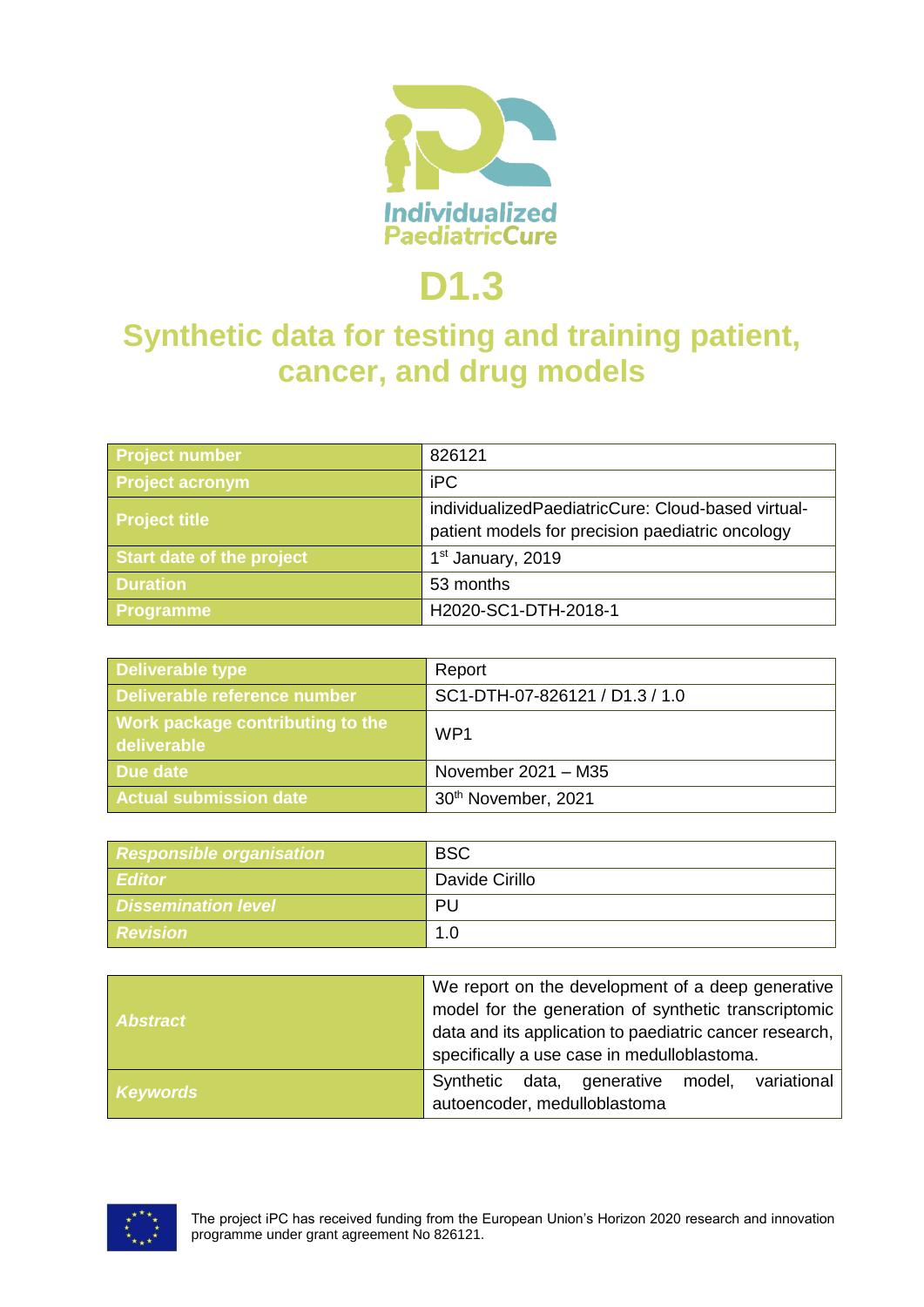

#### **Editor**

Davide Cirillo (BSC)

**Contributors** (ordered according to beneficiary numbers) Alejandro Tejada Lapuerta (BSC) Salvador Capella (BSC) Alejandro Canosa (BSC) José María Fernández-González (BSC)

#### **Disclaimer**

The information in this document is provided "as is", and no guarantee or warranty is given that the information is fit for any particular purpose. The content of this document reflects only the author`s view – the European Commission is not responsible for any use that may be made of the information it contains. The users use the information at their sole risk and liability.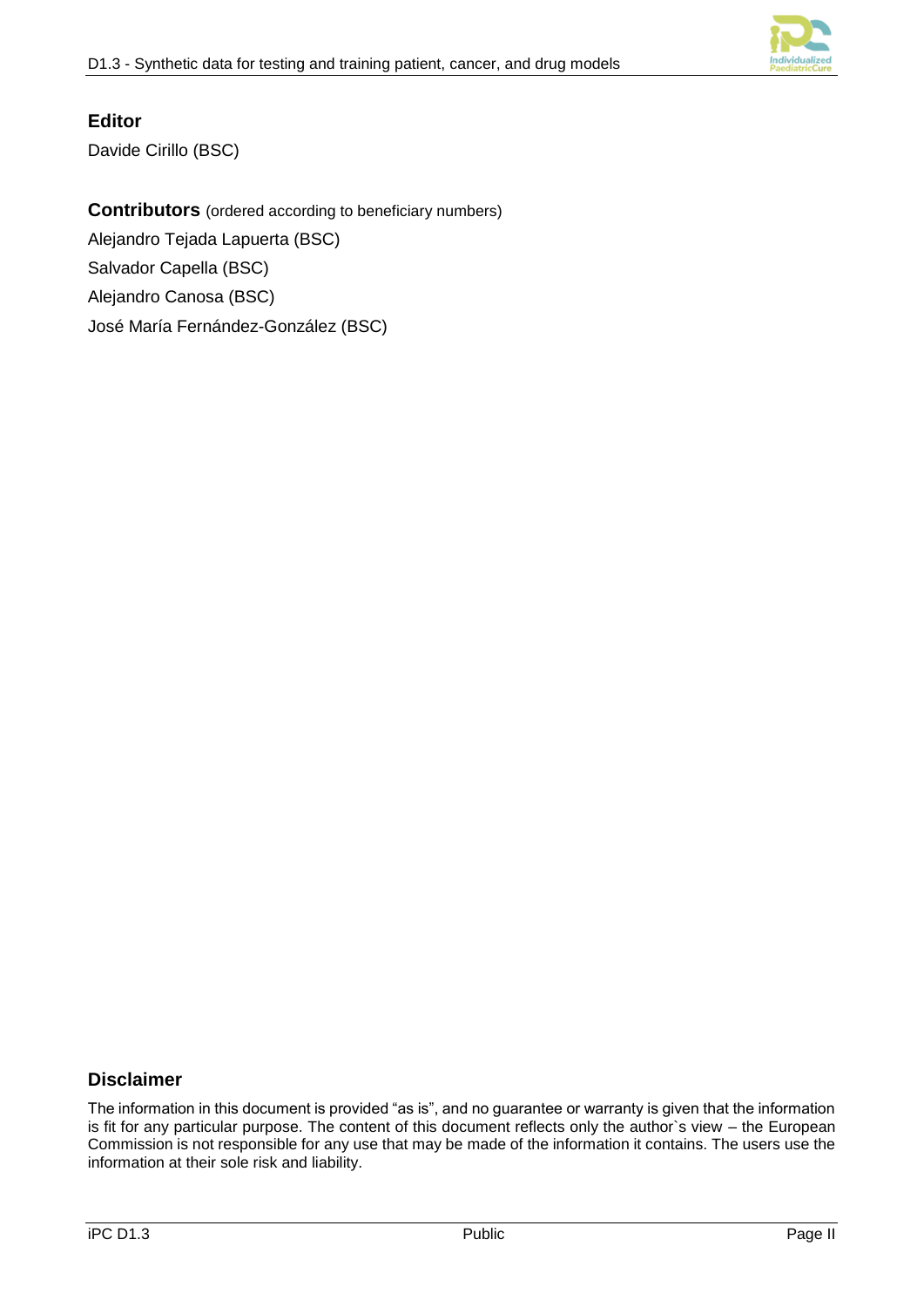

# **Executive Summary**

Synthetic data generation is emerging as a dominant solution for precision medicine as it enables to address critical challenges such as yielding the data volumes needed to deliver accurate results and complying with increasingly restrictive privacy regulations, both demanded in paediatric cancer research. In this deliverable, we report on the development of an explainable Variational AutoEnconder (VAE) for synthetic transcriptomics data generation in medulloblastoma, a childhood brain tumour. The model can be used to augment and interpolate available data with synthetic instances, which are automatically annotated with confidence scores to assess the reliability of augmented data points and interpolated trajectories. The model is transparent as it is able to match the learned latent variables with distinct gene expression patterns. We leverage both the synthetic data generation and explainability features of our model to study the gene expression characteristics of the four medulloblastoma subgroups (WNT, SHH, G3, G4) and, in particular, that underlying the unknown relationship between G3 and G4 subgroups. Additionally, we generated a datasets of 4,000 high fidelity synthetic medulloblastoma expression profiles encompassing all subgroups. The draft of the unpublished article resulted from this work and the synthetic dataset that we generated are available at the iPC Nextcloud public repository [https://data.ipc](https://data.ipc-project.bsc.es/s/sqc3WWQTLgC8iAb)[project.bsc.es/s/sqc3WWQTLgC8iAb.](https://data.ipc-project.bsc.es/s/sqc3WWQTLgC8iAb) The model can be adapted to other paediatric cancers and the resulting synthetic datasets be used for testing and training patient, cancer, and drug models in other workpackages of the iPC project.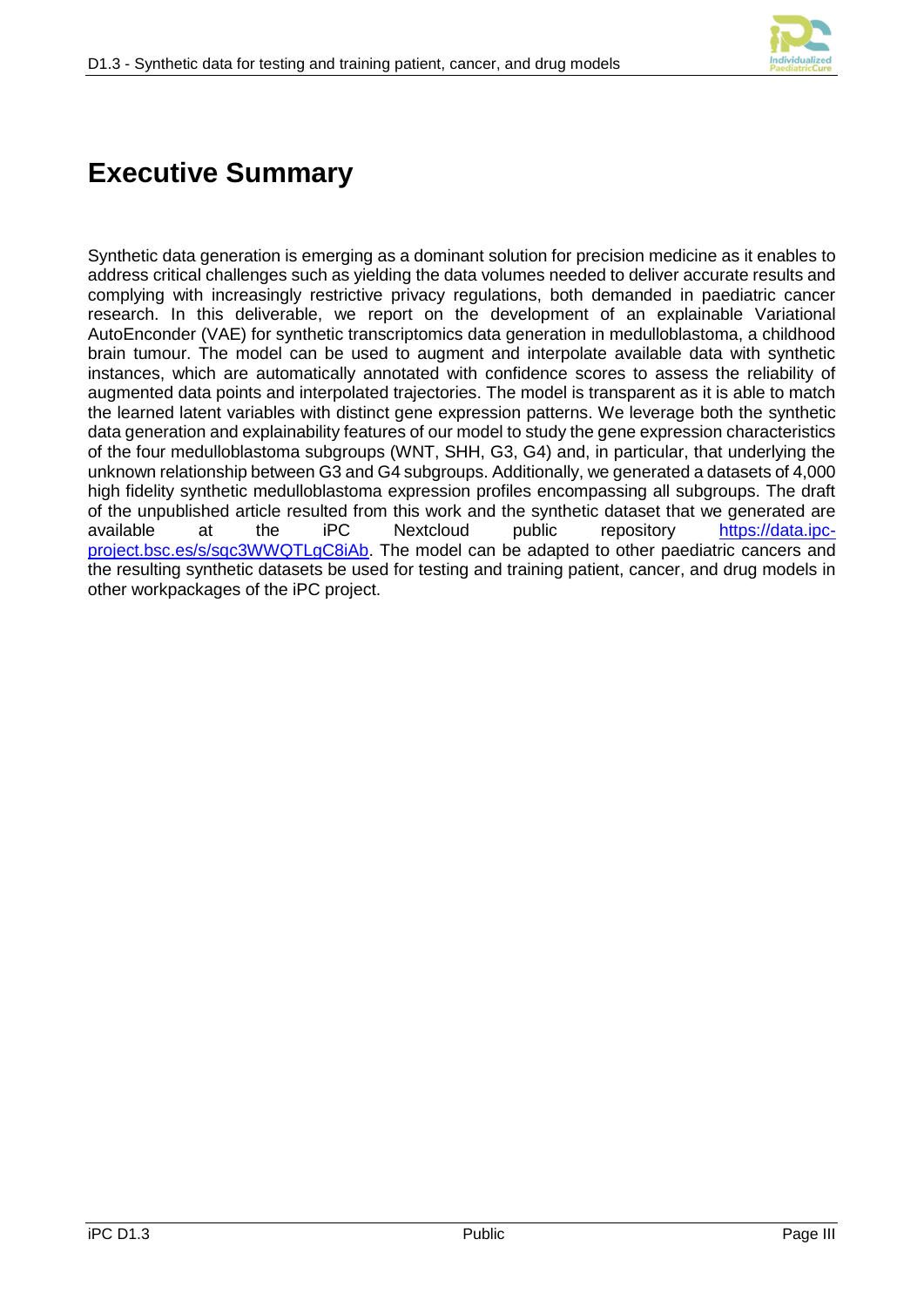# **Table of Content**

| Chapter 1 |                                                                        |  |
|-----------|------------------------------------------------------------------------|--|
| Chapter 2 | An explainable deep generative model for paediatric cancer research    |  |
| 2.1       |                                                                        |  |
| 2.2       |                                                                        |  |
| 2.3       |                                                                        |  |
|           |                                                                        |  |
| 3.1       | Expression signatures of synthetic data generation in medulloblastoma5 |  |
|           |                                                                        |  |
|           |                                                                        |  |
|           |                                                                        |  |
|           |                                                                        |  |

# **List of Figures**

[Figure 1: Variational autoencoder for synthetic data generation. The diagram depicts the encoding](#page-5-3)  [of a real gene expression profile into the latent space and the decoding of a synthetic gene](#page-5-3)  [expression profile from it.................................................................................................................](#page-5-3) 2

[Figure 2: Synthetic data generation by augmentation and interpolation. Real expression profiles are](#page-6-1)  [represented in two dimensions as yellow dots. Purple dots represent synthetic expression profiles](#page-6-1)  generated by [augmentation targeting a real expression profile \(circled in purple\). Blue squares](#page-6-1)  [represent synthetic expression profiles generated by interpolation between two real expression](#page-6-1)  profiles (circled in blue). [..................................................................................................................](#page-6-1) 3

[Figure 3: The more relevant genes for accurate synthetic data generation are found by proxy using](#page-7-0)  [a SHAP-based approach. The SHAP Tree Explainer technique applied to the XGBoost classifier](#page-7-0)  [enables to detect the latent variables that are more relevant to the classification of the four](#page-7-0)  [medulloblastoma subgroups \(WNT, SHH, G3, G4\). Hereafter, the DeepLIFT SHAP technique](#page-7-0)  [applied to the encoder networks enables to detect the genes that are more relevant in the definition](#page-7-0)  of those latent variables. [.................................................................................................................](#page-7-0) 4

[Figure 4: Clustermap of SHH \(a\), WNT \(b\), G3 \(c\) and G4 \(d\) subgroups based on the 881 genes](#page-8-2)  [that contribute the most to the latent variables that better classify between all the subgroups of the](#page-8-2)  [medulloblastoma.............................................................................................................................](#page-8-2) 5

[Figure 5: UMAP visualization of the data highlighting the boundary points \(labelled as "Transition](#page-9-1)  [group"\) between G3 and G4 in the training dataset \(GSE85217\).](#page-9-1) ................................................... 6

[Figure 6: VWA5A, HSPA1L, FLJ37786 and SULT1A2 are illustrative genes with statistically](#page-10-0)  [significant differences in their expression levels among G3, G4 and the Transition Group..............](#page-10-0) 7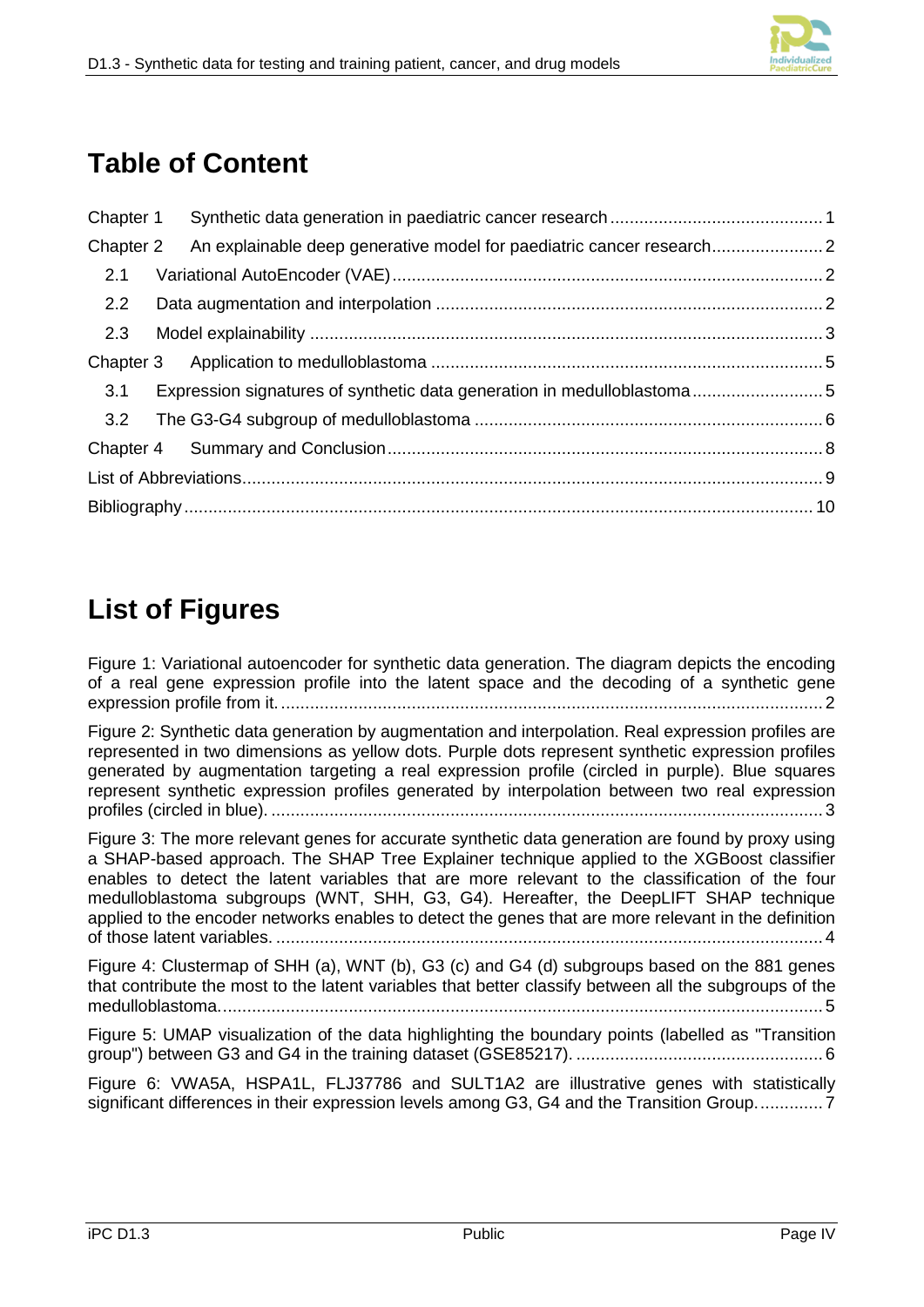

# <span id="page-4-0"></span>**Chapter 1 Synthetic data generation in paediatric**

## **cancer research**

Despite the tremendous medical progress over the last decades, many diseases still lack effective interventions and, in many cases, these are not targeted to the individual, leading to unexpected or unwanted consequences with significant impact on healthcare costs. Paediatric oncology is not exempted from this issue [1], facing challenges such as unfavourable or undesired treatment outcomes (e.g., adverse side effects, unsuccessful results, relapse) among others. Precision medicine, a.k.a. personalised medicine, holds the promise to help address these challenges paving the way to next-generation medicine [2], especially in paediatric oncology. Precision medicine is defined as a patient-centred medical model that uses individuals' phenotypes and genotypes (e.g. molecular profiling, clinical and lifestyle information) to deliver timely and targeted preventive and therapeutic solutions [3]. In paediatric oncology, several approaches to precision medicine have been attempted in the last decades, including specific clinical sequencing studies [4] and clinical trials [5,6] as well as specific strategies for managing medical registries [7] and treatment access [8].

An emerging aspect of precision medicine is the uptake of Artificial Intelligence (AI) solutions able to reveal patterns to predict intervention outcomes for individual patients as well as leverage and enhance the digital transformation of healthcare. Among AI applications for precision medicine, biomedical data synthesis is recognized as a fundamental tool to realize actionable personalisation, although quality standards to guarantee operational validity still need to improve [9]. Typically, synthetic data is produced through computational models generating simulations that approximate real-world data.

Synthetic data generation is emerging as a dominant AI solution for personalised medicine as it enables to address several critical challenges, such as creating the data volumes needed to deliver accurate results, correcting possible biases engrained in real-world data, and complying with increasingly restrictive privacy regulations. These challenges are of utmost importance for precision medicine and tightly intertwined, especially considering the need of data augmentation and privacy preservation for those groups of individuals that are underrepresented in the current landscape of cancer data due to rarity of condition, such as rare paediatric tumours, or discrimination, such as specific demographic strata (age, sex, gender, race) [10].

Among several approaches, deep generative models, such as Variational Autoencoders (VAE) [11], which is an unsupervised representation learning technique, is largely used for synthetic data generation. The idea behind a generative model, such as VAE, is that a latent (unseen) process generates the observed data and a few explanatory factors of its variation, called generative factors, can be identified. The disentangled latent space identified by VAE, which is expected to capture human-understandable dimensions of variation of the data, can be used to generate explainable synthetic instance and even navigated to infer probabilistic trajectories, as recently proposed for single-cell transcriptomics analysis [12].

In this deliverable, we describe a VAE that BSC has developed and applied to the study of medulloblastoma, an aggressive childhood brain tumour. Both the draft of the unpublished article reporting on this work and the medulloblastoma synthetic datasets that have been generated are available at the iPC Nextcloud public repository [https://data.ipc](https://data.ipc-project.bsc.es/s/sqc3WWQTLgC8iAb)[project.bsc.es/s/sqc3WWQTLgC8iAb.](https://data.ipc-project.bsc.es/s/sqc3WWQTLgC8iAb) Specifically, the code of the VAE is available at [https://github.com/bsc-life/Explainable\\_Synthetic\\_Data\\_Generation\\_Medulloblastoma.](https://github.com/bsc-life/Explainable_Synthetic_Data_Generation_Medulloblastoma)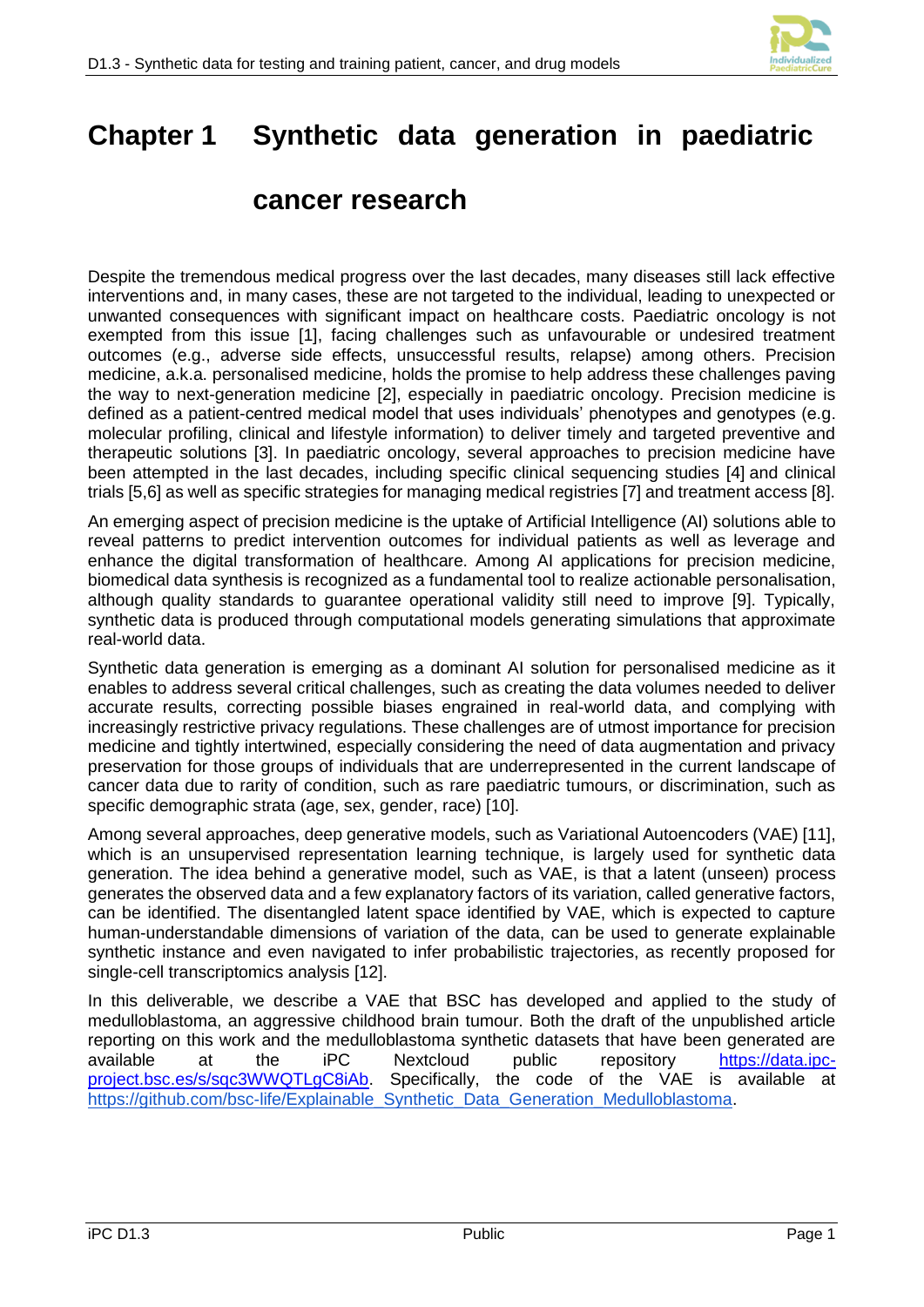

# <span id="page-5-0"></span>**Chapter 2 An explainable deep generative model for**

## **paediatric cancer research**

### <span id="page-5-1"></span>**2.1 Variational AutoEncoder (VAE)**

A generative model aims to model the hidden process that generated the observed data by identifying explanatory factors of its variation, called *generative factors*. The obtained generative process can then be used to generate reliable synthetic instances. The Variational AutoEncoder (VAE) [13] models such generative process in a probabilistic way by relying on a lower-dimensional representation of the data, called *latent space*, whose dimensions, or *latent variables*, are described as known probability distributions and are assumed to map to the generative factors. For ease of reference, we denote the latent factor distributions describing the latent space as *encoding vectors*.

VAE consists of an encoder, which encodes the generative factors of the data into the latent space, and a decoder, which samples the latent space to generate new synthetic instances [\(Figure 1\)](#page-5-3). Additionally, a latent space is called *disentangled* if each of its latent factors (or sets of covarying latent factors) maps to a specific generative factor. Disentanglement is key to model explainability as it is supposed to capture independent dimensions of variation of the data that are expected to correspond to human-understandable concepts or attributes [14]. However, if the generative factors are unknown, a quantitative evaluation of disentanglement quality is challenging and, indeed, it is an important open research direction [15].



<span id="page-5-3"></span>*Figure 1: Variational autoencoder for synthetic data generation. The diagram depicts the encoding of a real gene expression profile into the latent space and the decoding of a synthetic gene expression profile from it.*

#### <span id="page-5-2"></span>**2.2 Data augmentation and interpolation**

We developed a VAE that exhibits two types of data generation processes: the *data augmentation* and the *data interpolation* [\(Figure 2\)](#page-6-1). Data augmentation creates new data by using randomly chosen encoding vectors allowing increasing the size of the available data. Data interpolation creates new data by traversing the latent space from a source to a destination allowing the study of transitions or intermediate states in the data. Both types of data synthesis are equipped with confidence scores that assess the reliability of the generated synthetic instances based on the proximity to the training data points. Additional details on data pre-processing, model architecture, training scheme, and evaluation metrics are provided in the draft of the unpublished paper that is available at the iPC Nextcloud public repository: [https://data.ipc-project.bsc.es/s/sqc3WWQTLgC8iAb.](https://data.ipc-project.bsc.es/s/sqc3WWQTLgC8iAb)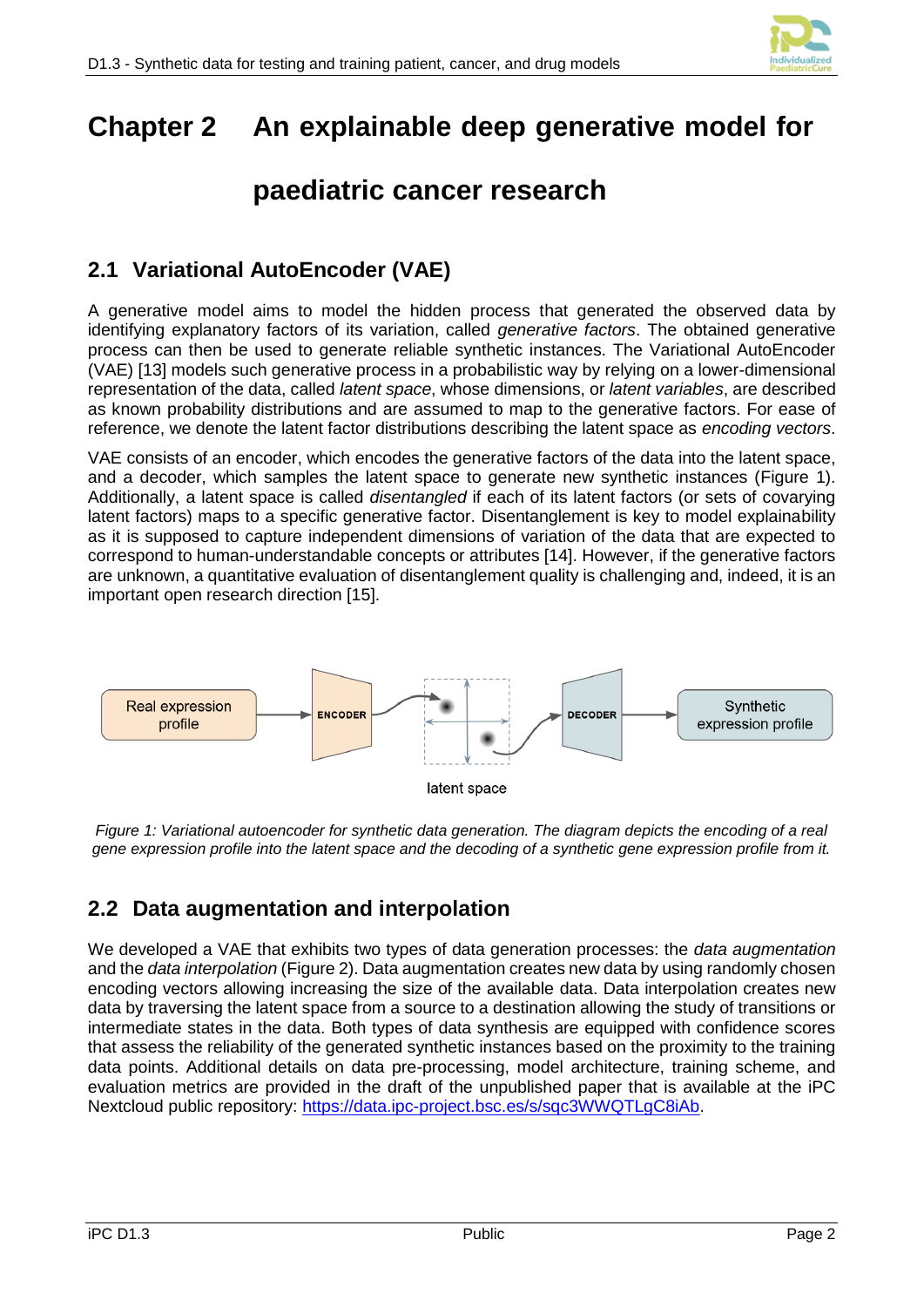

<span id="page-6-1"></span>*Figure 2: Synthetic data generation by augmentation and interpolation. Real expression profiles are represented in two dimensions as yellow dots. Purple dots represent synthetic expression profiles generated by augmentation targeting a real expression profile (circled in purple). Blue squares represent synthetic expression profiles generated by interpolation between two real expression profiles (circled in blue).*

## <span id="page-6-0"></span>**2.3 Model explainability**

To explain how and why the VAE is generating synthetic data, it is crucial not only to identify the most relevant latent variables identified by the model but also to puzzle out how it is building them directly from the data. This task represents a depth step into the explainability of VAE. To do so, we propose an explainability approach based on a proxy that leads to the selection of subsets of genes driving the structure of medulloblastoma subgroups [\(Figure 3\)](#page-7-0). The proxy consists of two steps. In the first step, we classify the four medulloblastoma subgroups on the latent space using XGBoost [16], a gradient boosting algorithm on decision trees. This enables the identification of the most relevant latent variables. In the second step, we project this information onto the original input data so to identify the genes that influence the most those latent variables. This attempt of spotting the most relevant genes by proxy is based on the Shapley Additive Explanations (SHAP) algorithm [17]. In particular, we use two concatenated SHAP-based techniques, namely the SHAP Tree Explainer, used to analyze the XGBoost employed in the latent space, and the DeepLIFT SHAP, used to analyze the encoder network that compresses the input data into that latent space.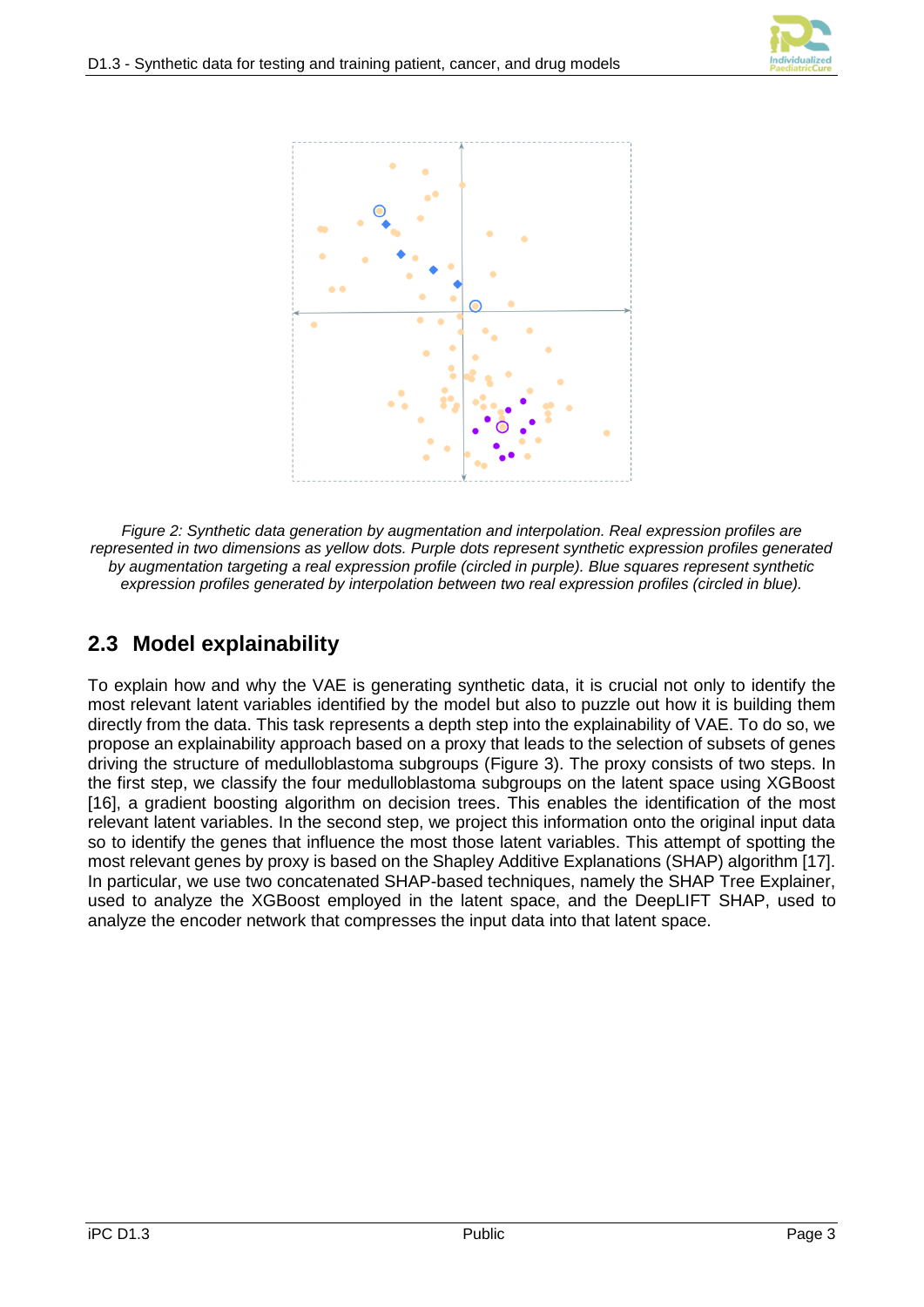



<span id="page-7-0"></span>*Figure 3: The more relevant genes for accurate synthetic data generation are found by proxy using a SHAPbased approach. The SHAP Tree Explainer technique applied to the XGBoost classifier enables to detect the latent variables that are more relevant to the classification of the four medulloblastoma subgroups (WNT, SHH, G3, G4). Hereafter, the DeepLIFT SHAP technique applied to the encoder networks enables to detect the genes that are more relevant in the definition of those latent variables.*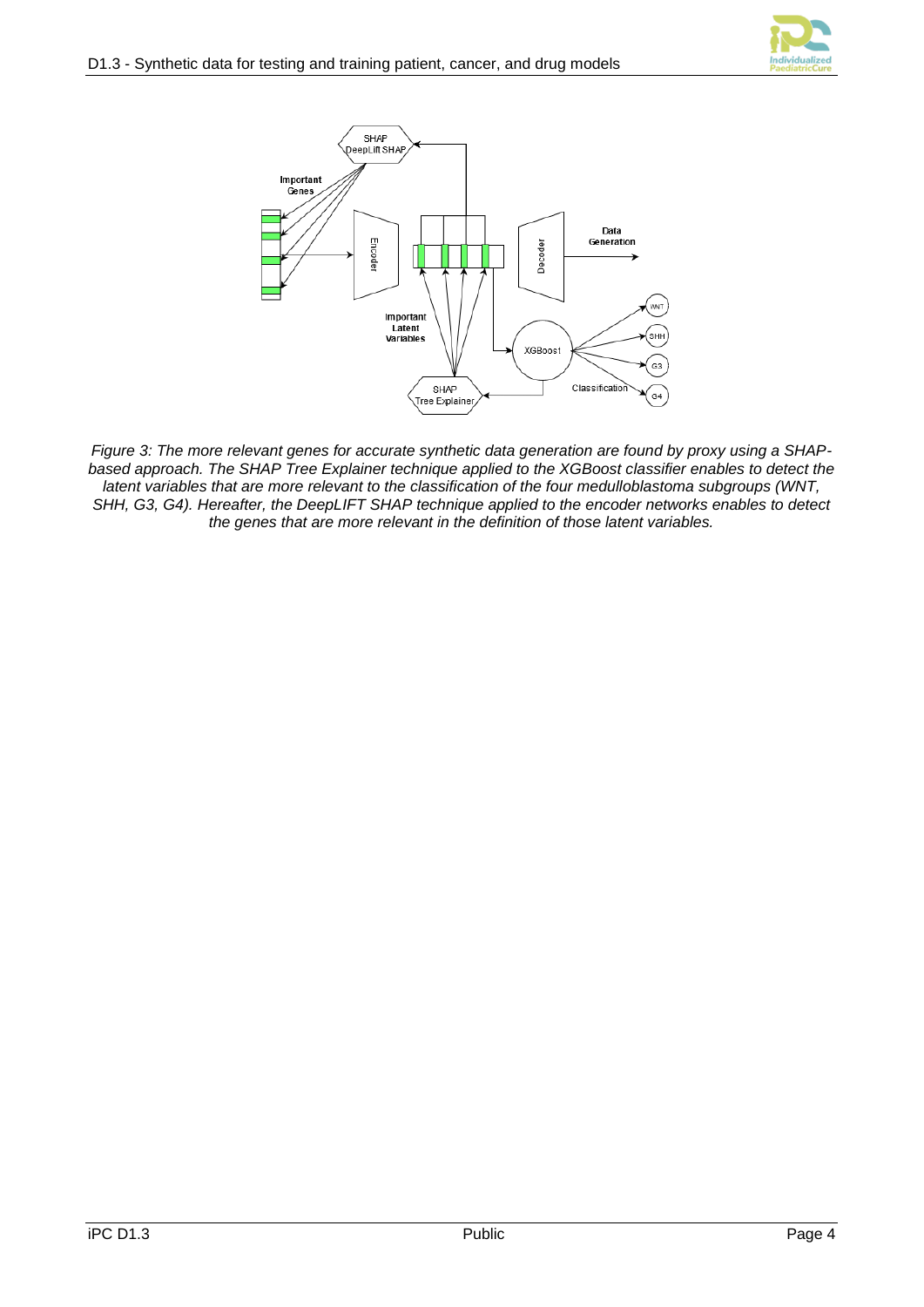

# <span id="page-8-0"></span>**Chapter 3 Application to medulloblastoma**

#### <span id="page-8-1"></span>**3.1 Expression signatures of synthetic data generation in medulloblastoma**

Medulloblastoma is an embryonal tumour that develops in the posterior fossa, is among the most common malignant childhood CNS tumours [18] with an annual incidence of about 5 cases per 1 million individuals [19]. Four distinct medulloblastoma subgroups have been identified (Wingless [WNT], Sonic hedgehog [SHH], Group 3 [G3], and Group 4 [G4]), although the subgroups G3 and G4 are the less characterized molecularly [20].

For this deliverable, BSC produced 4,000 synthetic gene expression profiles of medulloblastoma by training and testing a VAE using the two largest microarray datasets of medulloblastoma stored in the R2 platform [21] with Gene Expression Omnibus (GEO) accession identifiers GSE85217 [22] (18,479 genes x 763 observations) and GSE37382 [23] (18,473 genes x 285 observations). Due to its proportions and independence, the two datasets were used as training and test sets, respectively. The synthetic dataset is included in the iPC Nextcloud public repository: [https://data.ipc](https://data.ipc-project.bsc.es/s/sqc3WWQTLgC8iAb)[project.bsc.es/s/sqc3WWQTLgC8iAb.](https://data.ipc-project.bsc.es/s/sqc3WWQTLgC8iAb)

By applying our explainability pipeline (see section 2.3 "Model explainability"), we identified 881 genes that contribute the most to the latent variables that best classify among all the subgroups of medulloblastoma. In all of them, a structure consisting of two clusters of up-regulated and downregulated genes can be appreciated, representing a distinct gene expression signature of each medulloblastoma subgroup [\(Figure 4\)](#page-8-2).



<span id="page-8-2"></span>*Figure 4: Clustermap of SHH (a), WNT (b), G3 (c) and G4 (d) subgroups based on the 881 genes that contribute the most to the latent variables that better classify between all the subgroups of the medulloblastoma.*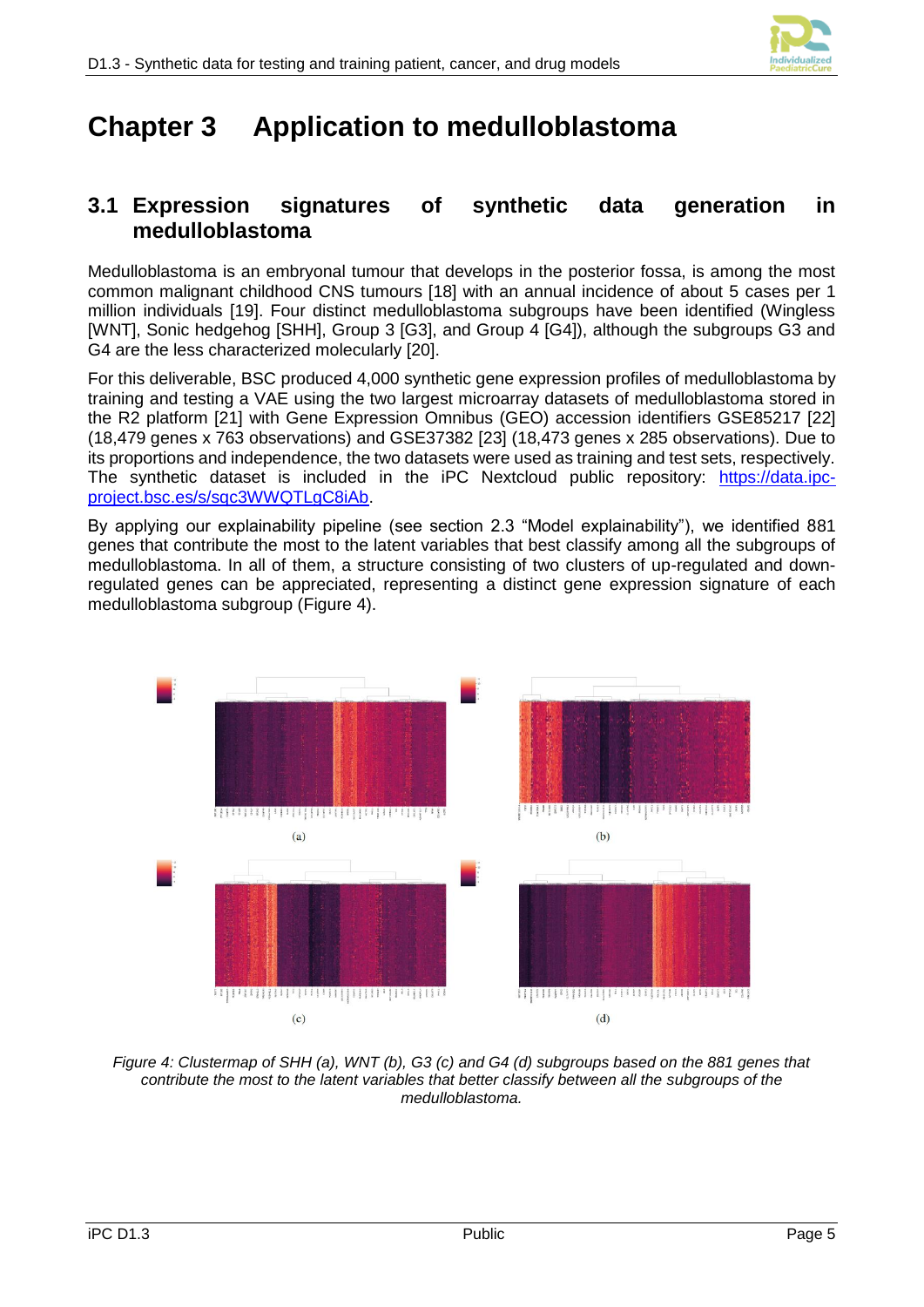

### <span id="page-9-0"></span>**3.2 The G3-G4 subgroup of medulloblastoma**

A number of computational [24,25] and experimental [26,27] studies have pointed out the possible existence of an unknown relationship between G3 and G4, two of the most frequent medulloblastoma subgroups, with the poorest prognosis and less characterized molecular alterations. In particular, G4 has been reported to be the more heterogeneous among the four subgroups with molecular markers being shared with G3 and SHH [28]. A marked overlapping area between G3 and G4 can be appreciated in the visualization of the distribution of the medulloblastoma expression profiles [\(Figure](#page-9-1)  [5\)](#page-9-1). Studying this overlapping area could shed light on actionable insights to improve therapeutic strategies and survival rates of both G3 and G4, for which targeted therapies have not been identified yet or only suggested. For this reason, we propose to leverage the generative power of the VAE and our explainability pipeline to study this G3-G4 relationship.



<span id="page-9-1"></span>*Figure 5: UMAP visualization of the data highlighting the boundary points (labelled as "Transition group") between G3 and G4 in the training dataset (GSE85217).*

To characterize the overlap between G3 and G4 subgroups, we build a k-nearest neighbours graph (*k*-NNG) based on the G3 and G4 observations. Boundary points are defined as the points of a subgroup that have points of the other subgroup among their nearest neighbours. By varying the *k* value of the *k*-NNG, the amount of boundary points varies. The lower the *k* value, the more restricted is the set of points considered as boundary points.

Boundary points, henceforth called Transition group, correspond to observations located in the overlapping region between G3 and G4 subgroups. As those observations lay in a peculiar patch of the latent space, we expect them to have intermediate gene expression levels compared to the remaining G3 and G4 observations. To test this hypothesis, we leverage the data augmentation feature of our VAE to generate synthetic instances uniformly across the G3 and G4 area and vary the *k* value to identify genes that are differential expressed in G3, G4 and the Transition group. The optimized condition corresponds to parameter  $k = 3$ .

We perform the non-parametric Kruskal-Wallis and Dunn's statistical tests with Bonferroni correction for multiple comparison to detect those genes of the 881 previously selected that show a statistically relevant difference in expression among G3, G4 and the Transition group [\(Figure 6\)](#page-10-0). We obtain a list of 26 genes, namely ALX1, BCAR3, C21orf90, CALB1, CCDC141, CCNA1, CDH4, CRABP1, DLX5, DUSP5P, DYRK4, EDA2R, FAM183A, FCN3, FLJ37786, GFRA1, HSPA1L, IFI44, IRX3,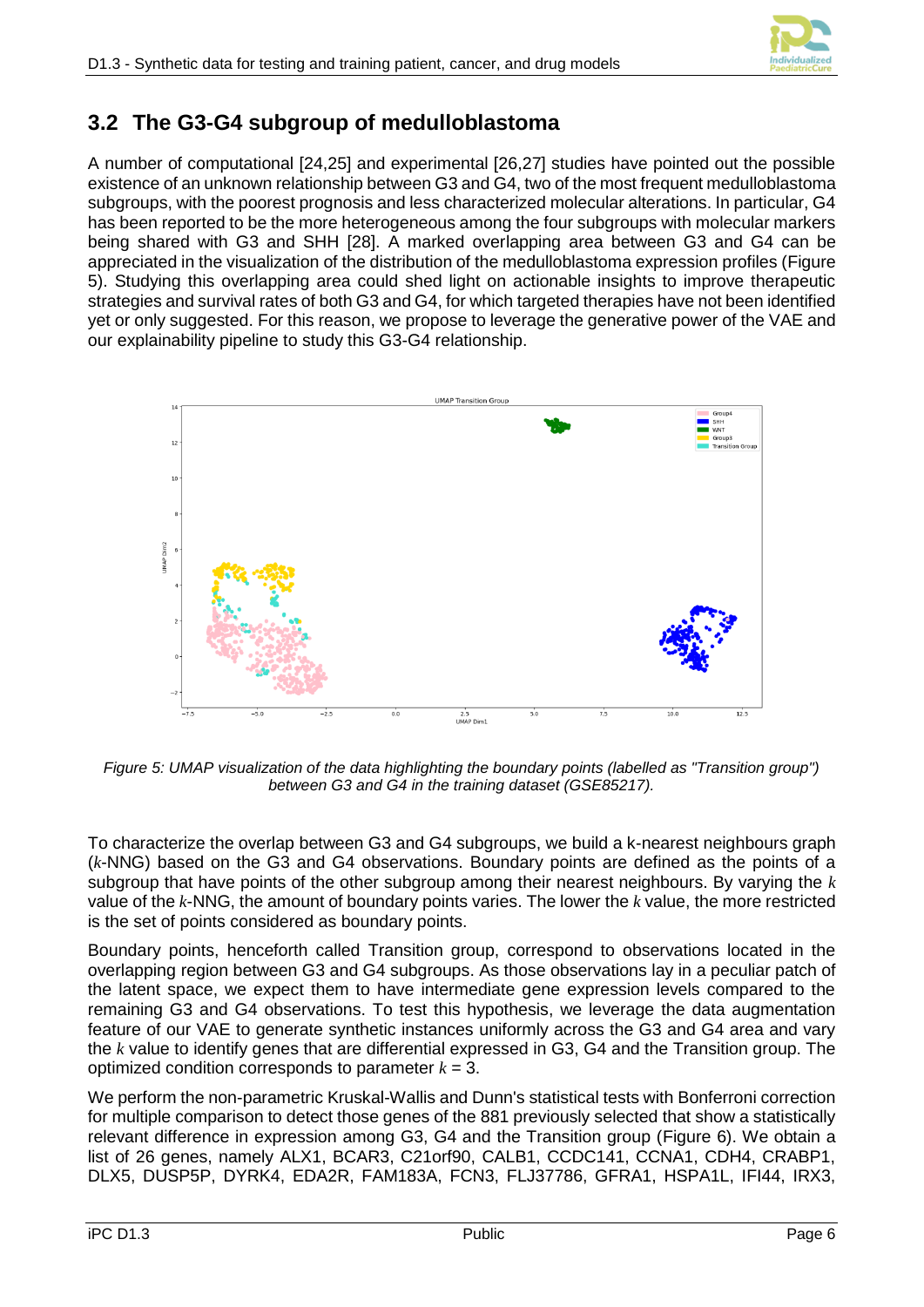

#### KLF8, LOC391169, LOC440173, LRRC4C, MTUS2, NEUROG2, PARP8, SEPT12, SKAP2, SLC13A4, SLC30A3, SLFN13, SREBF1, SULT1A2, TMEM220, TTN and VWA5A.



<span id="page-10-0"></span>*Figure 6: VWA5A, HSPA1L, FLJ37786 and SULT1A2 are illustrative genes with statistically significant differences in their expression levels among G3, G4 and the Transition Group.*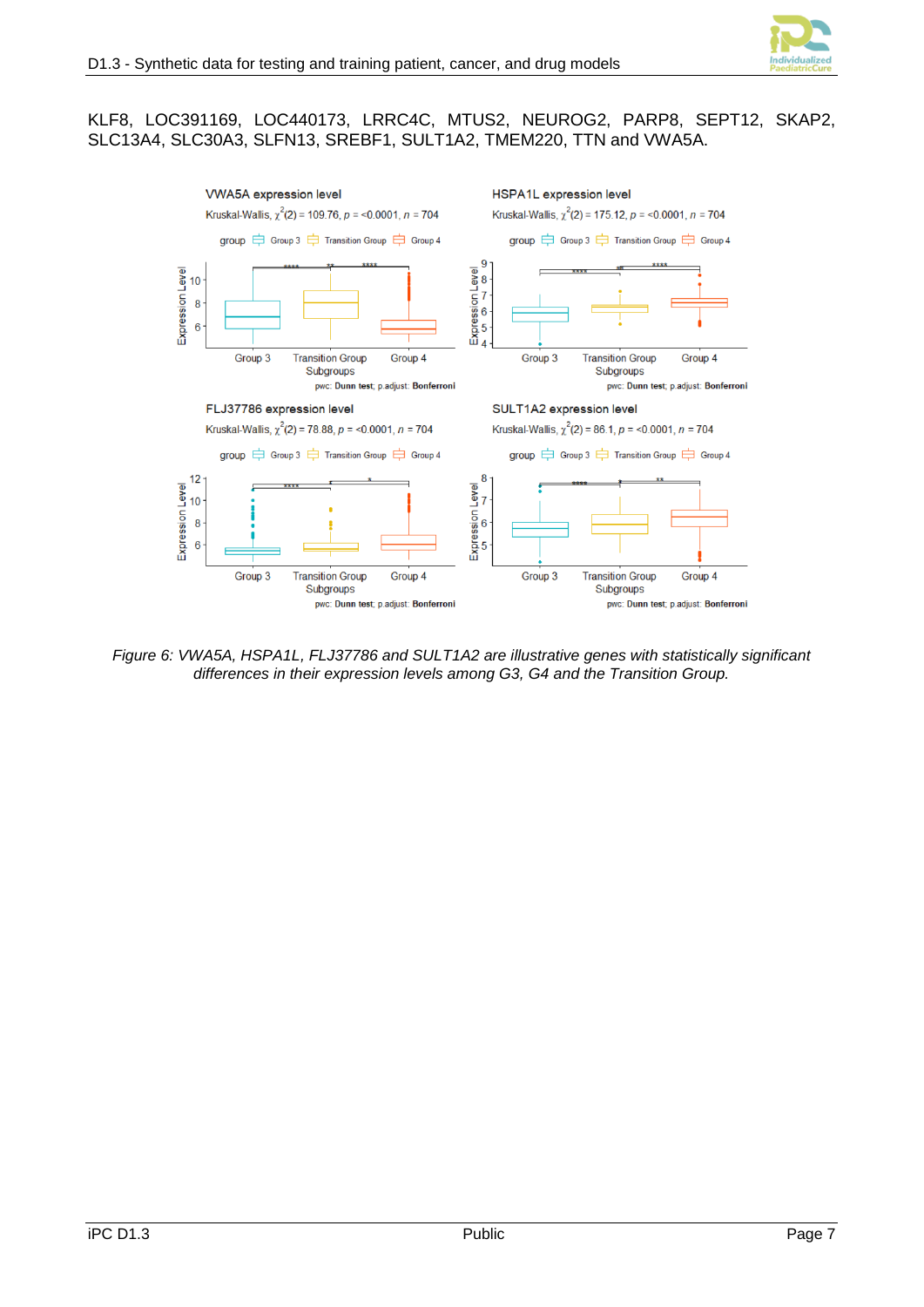

## <span id="page-11-0"></span>**Chapter 4 Summary and Conclusion**

An emerging aspect of precision medicine, especially in the domain of paediatric cancer research, is the uptake of AI solutions able to reveal patterns to predict personalised intervention outcomes for subgroups of patients. Among the AI applications for paediatric oncology, data synthesis is recognized as a fundamental approach to realize actionable personalisation, especially deep generative models, such as Variational AutoEncoder (VAE), which is an unsupervised representation learning technique that is largely used for synthetic data generation in many areas.

In this deliverable, we developed an explainable VAE for synthetic transcriptomics data generation in medulloblastoma, a childhood brain tumour, trained and tested using the largest microarray datasets of medulloblastoma stored in the R2 platform. We used the model to generate a datasets of 4,000 high fidelity synthetic medulloblastoma expression profiles encompassing all four medulloblastoma subgroups (WNT, SHH, G3, G4), identifying 881 genes that contribute the most to the latent variables that better classify them. We also leveraged the model to study the unknown relationship between G3 and G4 subgroups, identifying 26 genes that show a statistically relevant difference in expression among G3, G4, and a potential intermediate subgroup.

Our VAE can be adapted to other paediatric cancers and the resulting synthetic datasets be used for testing and training patient, cancer, and drug models in other workpackages of the iPC project.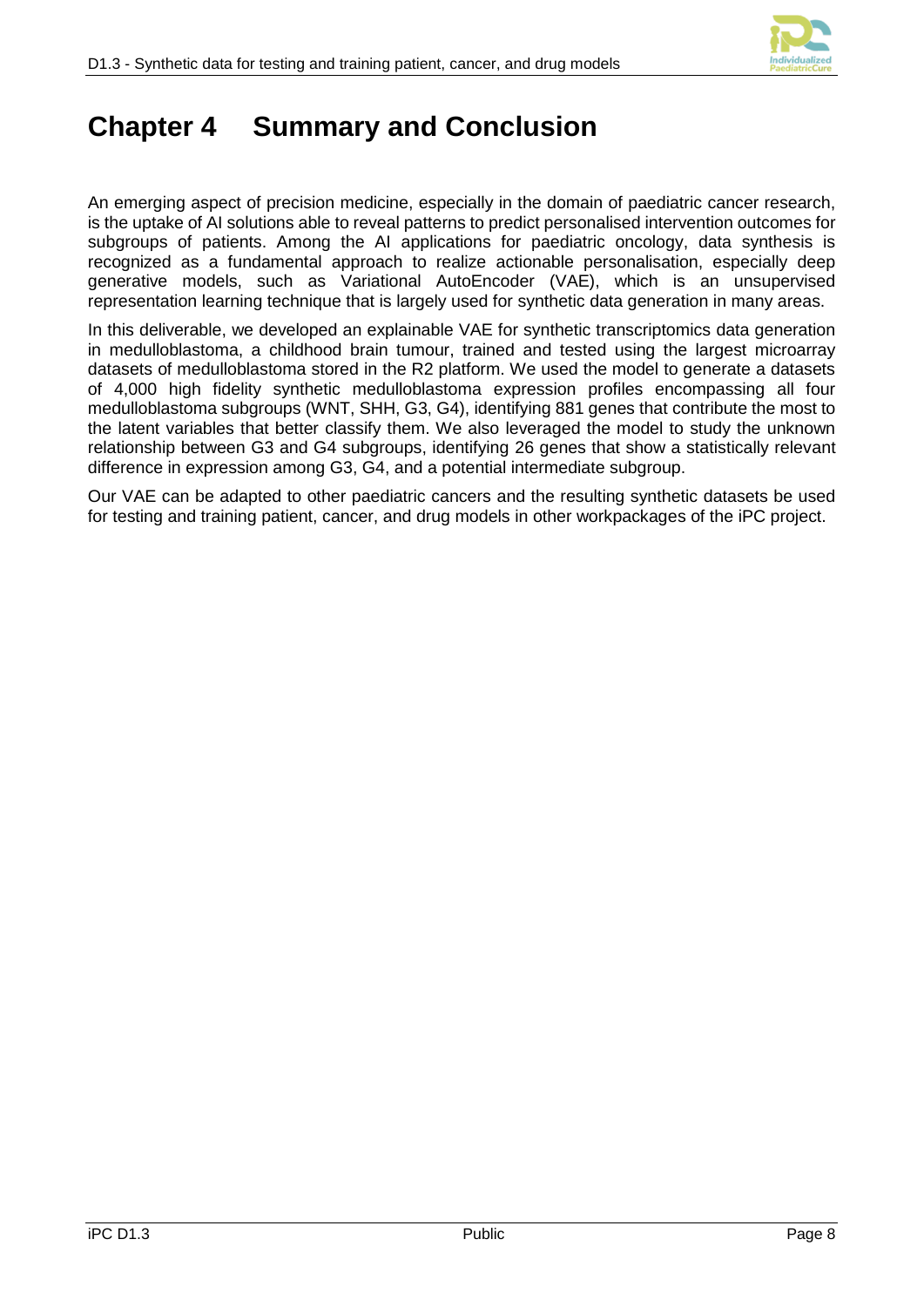

# <span id="page-12-0"></span>**List of Abbreviations**

| <b>Abbreviation</b> | Translation             |
|---------------------|-------------------------|
| <b>VAE</b>          | Variational AutoEncoder |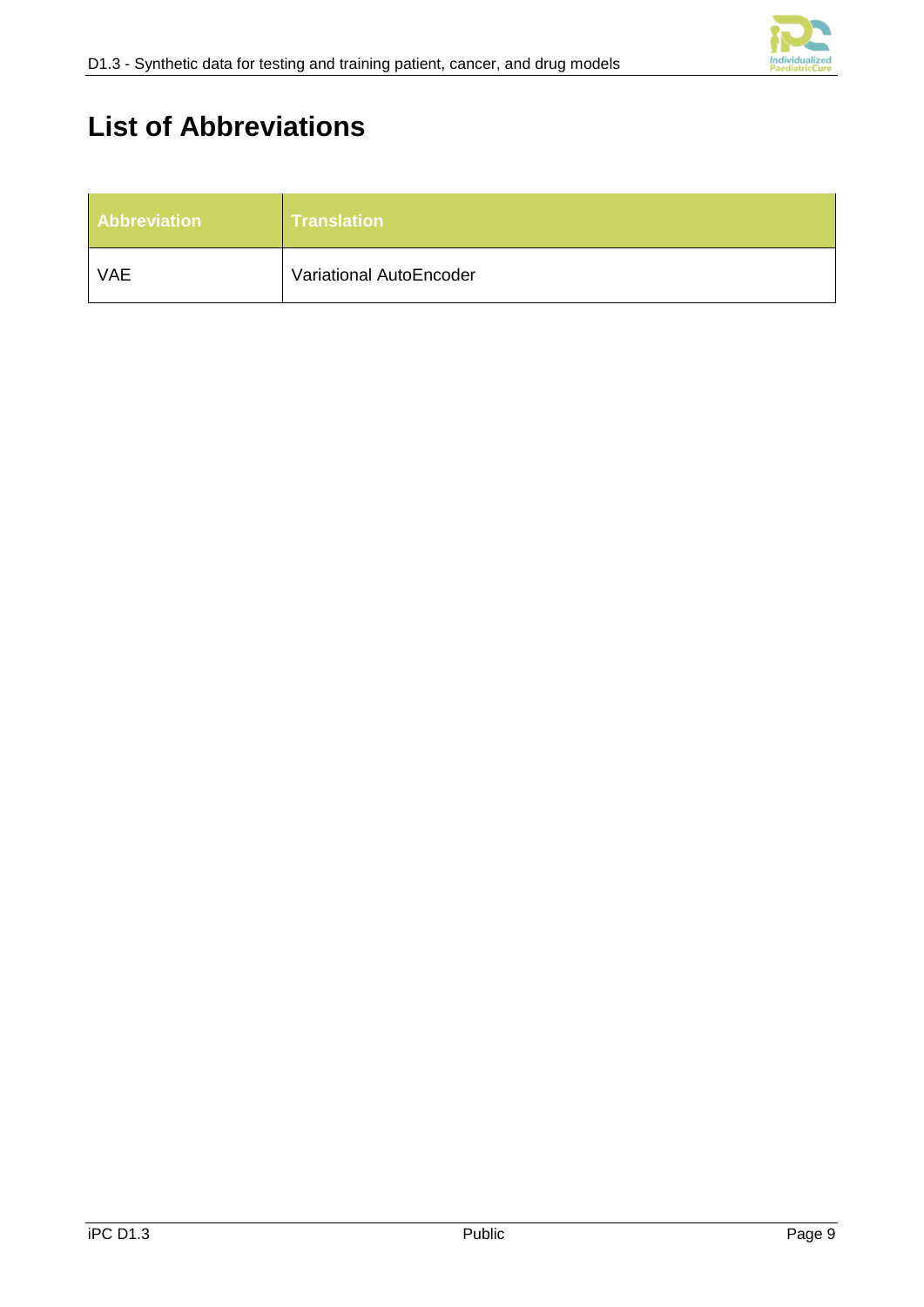

# <span id="page-13-0"></span>**Bibliography**

[1] DuBois SG, Corson LB, Stegmaier K, Janeway KA. Ushering in the next generation of precision trials for pediatric cancer. Science. 2019;363(6432):1175-1181. doi:10.1126/science.aaw4153

[2] Nimmesgern E, Norstedt I, Draghia-Akli R. Enabling personalized medicine in Europe by the European Commission's funding activities. Personalized Medicine 2017;14:355–65. [https://doi.org/10.2217/pme-2017-0003.](https://doi.org/10.2217/pme-2017-0003)

[3] Council conclusions on personalised medicine for patients. EUR-Lex - 52015XG1217(01) - EN - EUR-Lex 2015.<https://eur-lex.europa.eu/>

[4] Mody RJ, Prensner JR, Everett J, Parsons DW, Chinnaiyan AM. Precision medicine in pediatric oncology: Lessons learned and next steps. Pediatr Blood Cancer. 2017;64(3):10.1002/pbc.26288. doi:10.1002/pbc.26288

[5] Renfro LA, An MW, Mandrekar SJ. Precision oncology: A new era of cancer clinical trials. Cancer Lett. 2017;387:121-126. doi:10.1016/j.canlet.2016.03.015

[6] Cohen JW, Akshintala S, Kane E, et al. A Systematic Review of Pediatric Phase I Trials in Oncology: Toxicity and Outcomes in the Era of Targeted Therapies. Oncologist. 2020;25(6):532- 540. doi:10.1634/theoncologist.2019-0615

[7] van Tilburg, Cornelis M; Pfaff, Elke; Pajtler, Kristian W; et al; Gerber, Nicolas U (2021). The Pediatric Precision Oncology INFORM Registry: Clinical Outcome and Benefit for Patients with Very High-Evidence Targets. Cancer Discovery, 11(11):2764-2779.

[8] Shulman DS, Kiwinda LV, Edwards S, et al. Retrospective evaluation of single patient investigational new drug (IND) requests in pediatric oncology [published online ahead of print, 2021 Mar 9]. Cancer Med. 2021;10(7):2310-2318. doi:10.1002/cam4.3791

[9] Chen J, Chun D, Patel M, Chiang E, James J. The validity of synthetic clinical data: a validation study of a leading synthetic data generator (Synthea) using clinical quality measures. BMC Med Inform Decis Mak. 2019;19(1):44. Published 2019 Mar 14. doi:10.1186/s12911-019-0793-0

[10] Cirillo D, Núñez-Carpintero I, Valencia A. Artificial intelligence in cancer research: learning at different levels of data granularity. Molecular Oncology 2021;15:817–29. https://doi.org/10.1002/1878-0261.12920.

[11] Kingma DP, Welling M. Auto-Encoding Variational Bayes. ArXiv:13126114 [Cs, Stat] 2014.

[12] Yang KD, Damodaran K, Venkatachalapathy S, Soylemezoglu AC, Shivashankar GV, Uhler C. Predicting cell lineages using autoencoders and optimal transport. PLOS Computational Biology 2020;16:e1007828. [https://doi.org/10.1371/journal.pcbi.1007828.](https://doi.org/10.1371/journal.pcbi.1007828)

[13] Kingma DP, Welling M. Auto-Encoding Variational Bayes. ArXiv:13126114 [Cs, Stat] 2014.

[14] Y. Bengio, A. Courville and P. Vincent, "Representation Learning: A Review and New Perspectives," in IEEE Transactions on Pattern Analysis and Machine Intelligence, vol. 35, no. 8, pp. 1798-1828, Aug. 2013, doi: 10.1109/TPAMI.2013.50.

[15] Francesco Locatello, Stefan Bauer, Mario Lucic, Gunnar Raetsch, Sylvain Gelly, Bernhard Schölkopf, Olivier Bachem. Challenging Common Assumptions in the Unsupervised Learning of